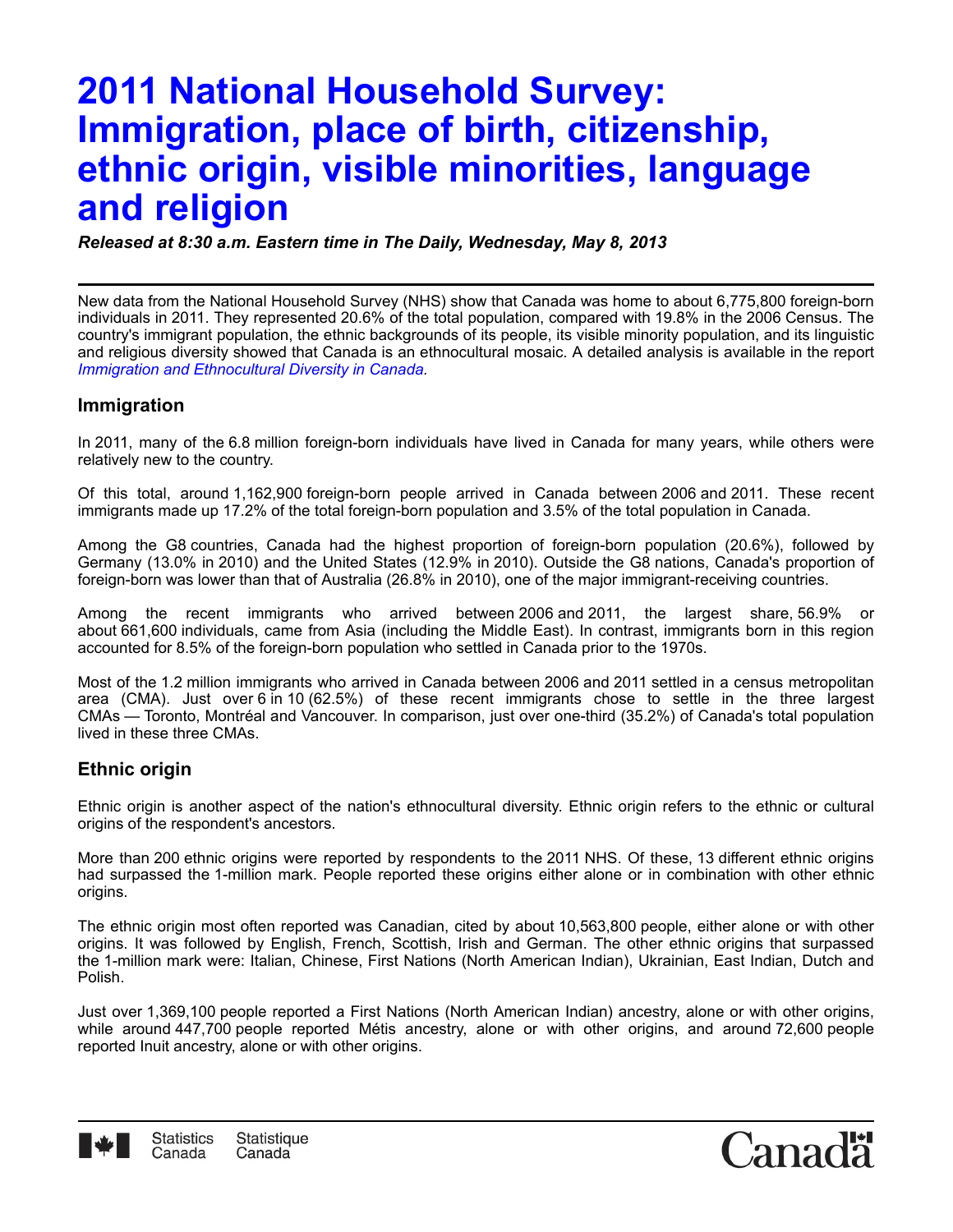# **Visible minority population**

In 2011, nearly 6,264,800 people identified themselves as a member of the visible minority population. They represented 19.1% of Canada's total population, compared with 16.2% in the 2006 Census.

This increase in proportion was largely because of the increasing number of immigrants from non-European countries. Visible minorities accounted for 78.0% of the immigrants who arrived between 2006 and 2011. In contrast, they made up 12.4% of immigrants who arrived before 1971.

Combined, the three largest visible minority groups — South Asians, Chinese and Blacks — accounted for 61.3% of the visible minority population. They were followed by Filipinos, Latin Americans, Arabs, Southeast Asians, West Asians, Koreans and Japanese.

In 2011, 1,567,400 individuals identified themselves as South Asian, the largest visible minority group. They represented one-quarter (25.0%) of the total visible minority population.

The second largest group was Chinese, who numbered just over 1,324,700. They made up 21.1% of the visible minority population. Just under 945,700 individuals identified themselves as Blacks, the third largest group. They made up 15.1% of the visible minority population.

### **Knowledge of languages**

Most (93.5%) of the foreign-born population was able to converse in English and/or French. The remaining 6.5% reported that they did not know either official language.

In 2011, three-quarters (74.5%) of Canada's foreign-born population were able to conduct a conversation in more than one language in 2011, compared with 36.6% of the total population.

Of the roughly 6.8 million immigrants in Canada, 54.6% could speak two languages, while 19.9% had knowledge of at least three languages.

In many cases, immigrants who could speak more than one language reported knowledge of English or French, in tandem with a non-official language.

Among all immigrants, 61.2% were able to converse in English or French and one or more non-official language(s), while 9.9% were able to converse in both English and French as well as one or more non-official language(s). Another 2.6% could speak English and French but not a non-official language. A small proportion (0.8%) said they knew only non-official languages.

### **Religions in Canada**

The NHS collected information on religious affiliation, regardless of whether respondents practised their religion.

The largest faith in Canada was Christianity. About 22,102,700, or two-thirds of Canada's population (67.3%), reported that they were affiliated with a Christian religion.

Roman Catholics were the largest Christian religious group in 2011. About 12,728,900 people identified themselves as Roman Catholic, representing 38.7% of Canada's population as a whole.

Consistent with changing immigration patterns, there were growing proportions of the population who reported religious affiliations other than Christian. These religions included Muslim, Hindu, Sikh and Buddhist. In 2011, about 2,373,700 people, or 7.2% of Canada's population, reported affiliation with one of these religions. This was up from 4.9% a decade earlier, as recorded in the 2001 Census.

In 2011, people who identified themselves as Muslim made up 3.2% of the population, Hindu 1.5%, Sikh 1.4%, Buddhist 1.1% and Jewish 1.0%.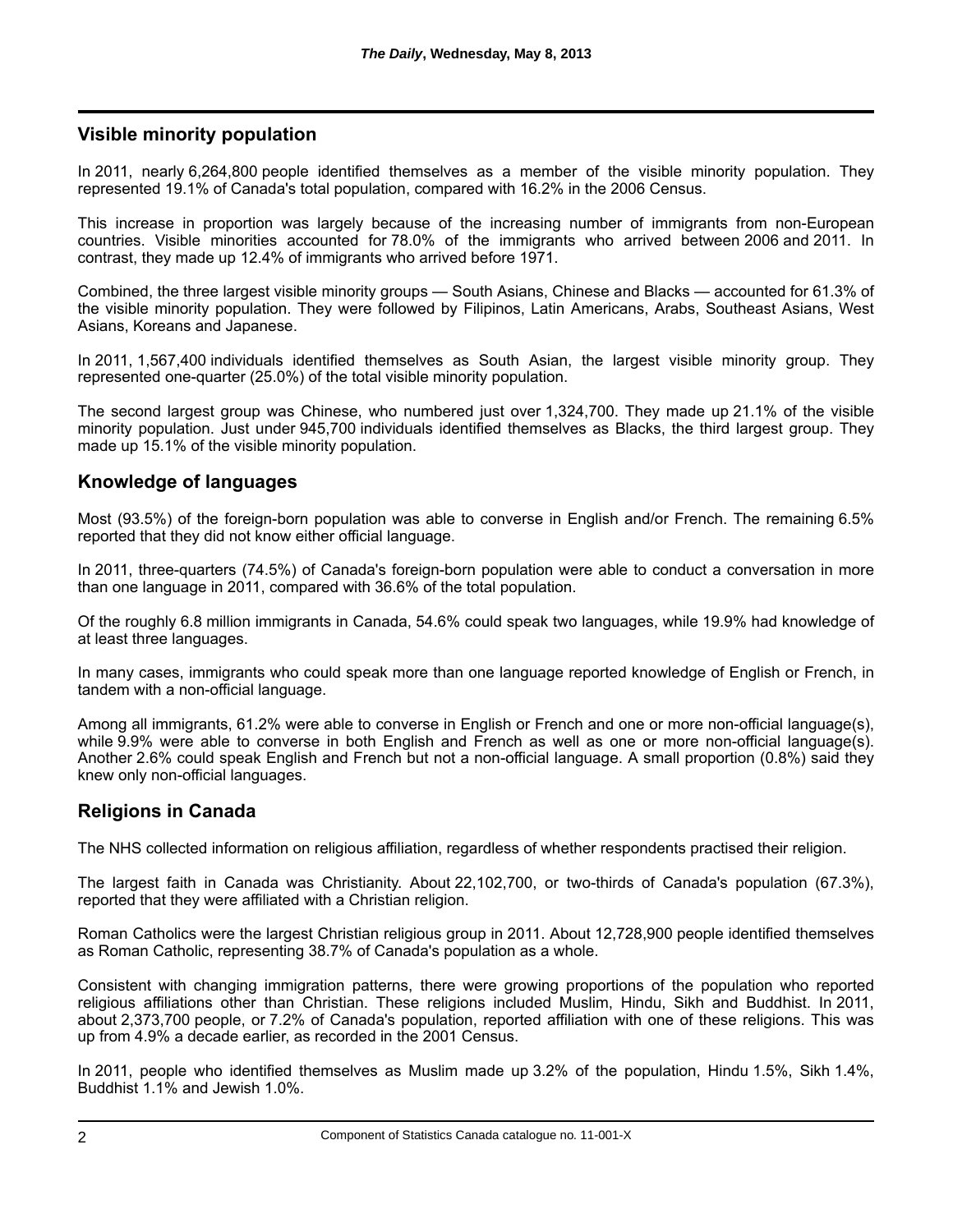Roughly 7,850,600 people, or nearly one-quarter of Canada's population (23.9%), had no religious affiliation. This was up from 16.5% a decade earlier, as recorded in the 2001 Census.

Immigration has contributed to a higher share of the population having affiliation with Muslim, Hindu, Sikh or Buddhist religions as well as to a higher share of the population having no religious affiliation. Of the immigrants who came prior to 1971, 2.9% were affiliated with Muslim, Hindu, Sikh or Buddhist religions, whereas 33.0% of immigrants who came between 2001 and 2011 reported affiliation to one of these religions. As well, 16.0% of immigrants who came before 1971 had no religious affiliation, compared with 22.0% among those who came between 2001 and 2005, and 19.5% among those who came between 2006 and 2011.

## **Citizenship**

Over three-quarters (78.3%) of the total population were Canadian citizens by birth. Another 15.8% were Canadian by naturalization (that is, the process through which immigrants acquire Canadian citizenship), while the remaining 6.0% did not have Canadian citizenship.

Additional analysis can be found in the *[National Household Survey in Brief Series](http://www12.statcan.gc.ca/nhs-enm/2011/as-sa/99-010-x/99-010-x2011003_1-eng.cfm)* article "Obtaining Canadian Citizenship".

#### **Second generation: Canadian-born children of immigrants**

Second generation includes individuals who were born in Canada and had at least one parent born outside Canada. In 2011, this group consisted of about 5,702,700 people, accounting for 17.4% of the total population.

For over half (54.8%) of this group, both parents were born outside Canada. For the remaining 45.2%, one parent was born in Canada.

Additional analysis can be found in the *[National Household Survey in Brief Series](http://www12.statcan.gc.ca/nhs-enm/2011/as-sa/99-010-x/99-010-x2011003_2-eng.cfm)* article "Generation Status: Canadian-born Children of Immigrants".

#### *Note to readers*

*The [National Household Survey User Guide](http://www12.statcan.gc.ca/nhs-enm/2011/ref/nhs-enm_guide/index-eng.cfm) provides information on the methodology, collection, processing, evaluation and data quality of the National Household Survey (NHS).*

*Estimates and trends from other data sources suggest that certain population groups may be overestimated or underestimated in the NHS. Information on the quality of NHS data on immigration, place of birth, citizenship, ethnic origin, visible minorities, language and religion as well as explanations of concepts, classifications, questions and comparability with other data sources can be found in the series of [reference guides](http://www12.statcan.gc.ca/nhs-enm/2011/ref/guides/index-eng.cfm) for these topics.*

# **National Household Survey**

This is the first release of data from the NHS. The second release will be on June 26 and the third release on August 14.

The analytical document *[Immigration and Ethnocultural Diversity in Canada](http://www12.statcan.gc.ca/nhs-enm/2011/as-sa/99-010-x/99-010-x2011001-eng.cfm)* presents the results of the NHS on immigration, place of birth, ethnic origin, visible minorities, language and religion. In addition, there are two companion articles in the *National Household Survey in Brief Series* entitled"[Obtaining Canadian citizenship](http://www12.statcan.gc.ca/nhs-enm/2011/as-sa/99-010-x/99-010-x2011003_1-eng.cfm)" and "Generation status: Canadian-born children of immigrants."

A second analytical document *[Aboriginal Peoples in Canada: First Nations People, Métis and Inuit](http://www12.statcan.gc.ca/nhs-enm/2011/as-sa/99-011-x/99-011-x2011001-eng.cfm)*, also released today, analyzes findings from the NHS on Aboriginal peoples. In addition, there is a companion analytical article in the *National Household Survey in Brief Series* for this topic entitled"[Aboriginal peoples and language.](http://www12.statcan.gc.ca/nhs-enm/2011/as-sa/99-011-x/99-011-x2011003_1-eng.cfm)"